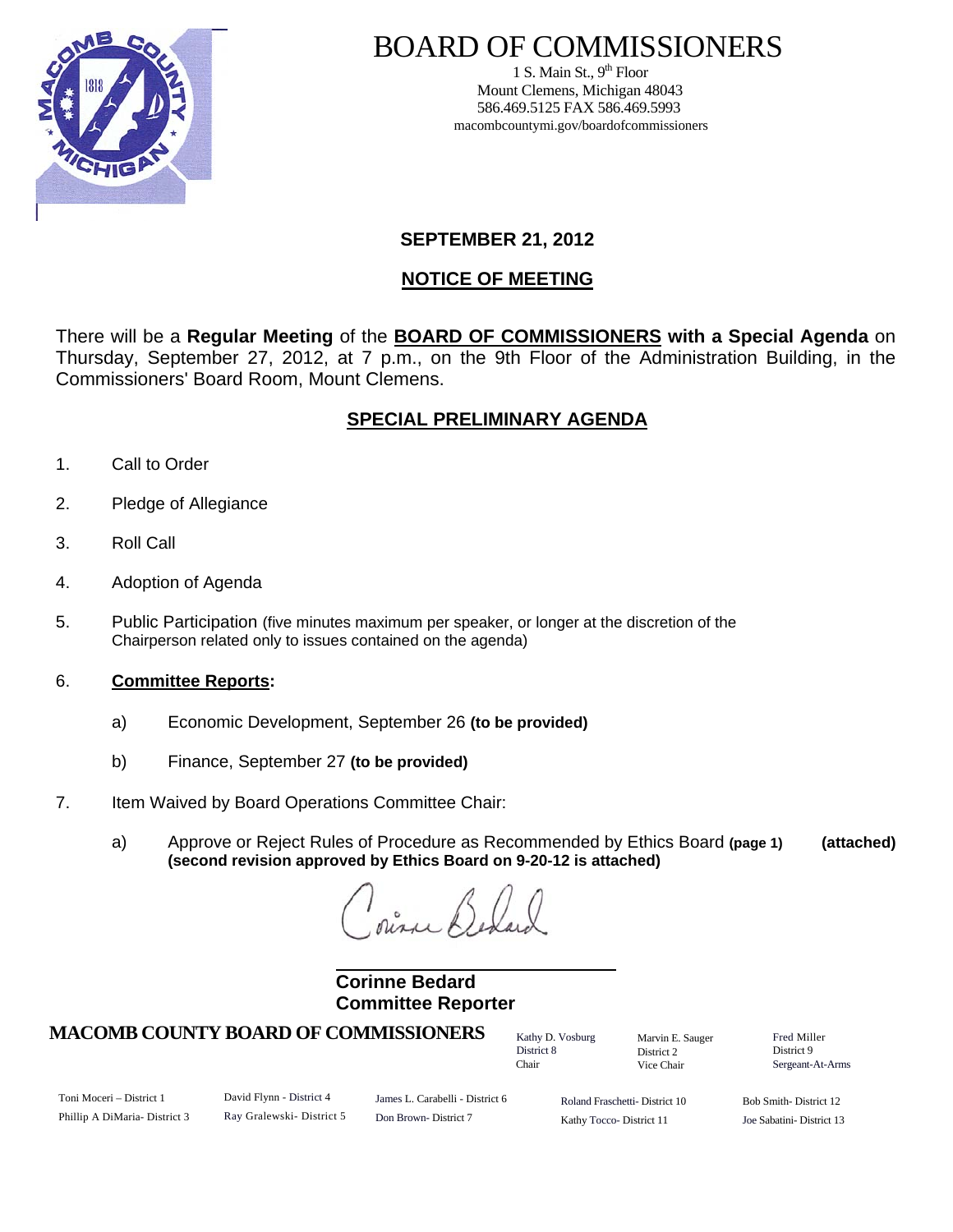# **RESOLUTION NO. \_\_\_\_\_\_\_\_\_\_\_\_\_ FULL BOARD MEETING DATE:\_\_\_\_\_\_\_\_\_\_\_\_\_\_\_\_\_\_**

**AGENDA ITEM:\_\_\_\_\_\_\_\_\_\_\_\_\_\_\_\_\_\_\_\_\_\_\_\_\_\_\_\_\_\_** 

## **MACOMB COUNTY, MICHIGAN**

**RESOLUTION TO** approve or reject the Rules of Procedure as recommended by the Ethics Board (revised September 5, 2012) (revised September 20, 2012)

**INTRODUCED BY**: Kathy Tocco, Chair, Board Operations Committee

**COMMITTEE/MEETING DATE**

Board Operations 9-11-12 **REFERRED TO FULL BOARD** Full Board 9-13-12 **(RULES WERE REJECTED)** Special Full Board 9-27-12\_ **WAIVED BY BOARD OPERATIONS COMMITTEE CHAIR**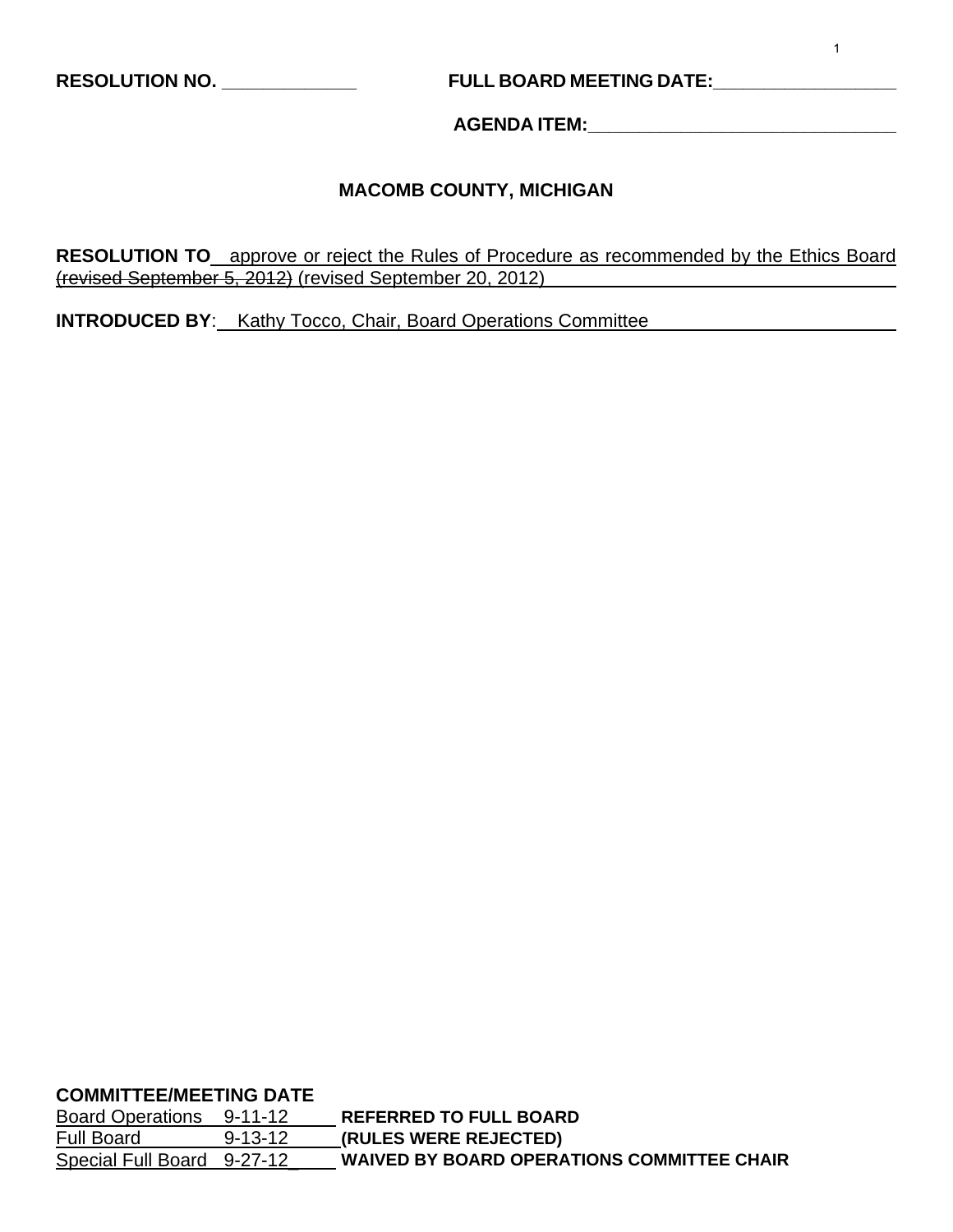

MACOMB COUNTY ETHICS BOARD 10 N. Main St., 10th Floor ♦ Mount Clemens, Michigan 48043 Phone: 586-469-5525 www.macombgov.org Email: ethicsboard@macombgov.org

> Donald J. Amboyer, PHD Chair

Karen J. Smith September 21, 2012 Vice Chair

Gregory G. Bauer

Anthony J. Bellanca

Kathy D. Vosburg, Chair Reverend John L. Mack Macomb County Board of Commissioners 1 South Main Street, 9th Floor Mount Clemens, Michigan 48043

> Re: Ethics Board Rules of Procedure SecondRevision, September 20. 2012

Dear Chair Vosburg:

Article II, Section 2.S.1 Home Rule Charter of Macomb County, Michigan specifies that the initial five Ethics Board Members shall propose rules of procedure for the enforcement of ethics provisions cited in the Charter, Enrolled Ordinance No. 2011-10. and law. Such proposed Rules of Procedure for the Ethics 80ard were initially submitted to the Board of Commissioners, in accordance with the Charter, on July 20,2012.

Fellow Ethics Board Member, Anthony J. Bellanca, ESQ., and myself attended the regular meeting of the Board of Commissioners on September 13, 2012, when more suggestions were made to modify the proposed Rules of Procedure. You kindly provided a listing of those suggestions that were discussed and acted upon, with advice of Corporation Counsel, by the Ethics Board at its meeting on September 20, 2012.

It is sincerely hoped that the enclosed Rules of Procedure will earn approval by the Board of Commissioners so the Ethics Board can do its work. Thank you in advance for your assistance and cooperation. Should there be any Question or concern, please do not hesitate to contact me at your earliest convenience.

Respectfully submitted,  $/$   $\alpha$   $\vert$  $\mathbb{R}$  resolutionally DONALD } AMBOYER Ph.D., Chair

Macomb County Ethics Board

cc: Ethics Board Members

 $\overline{2}$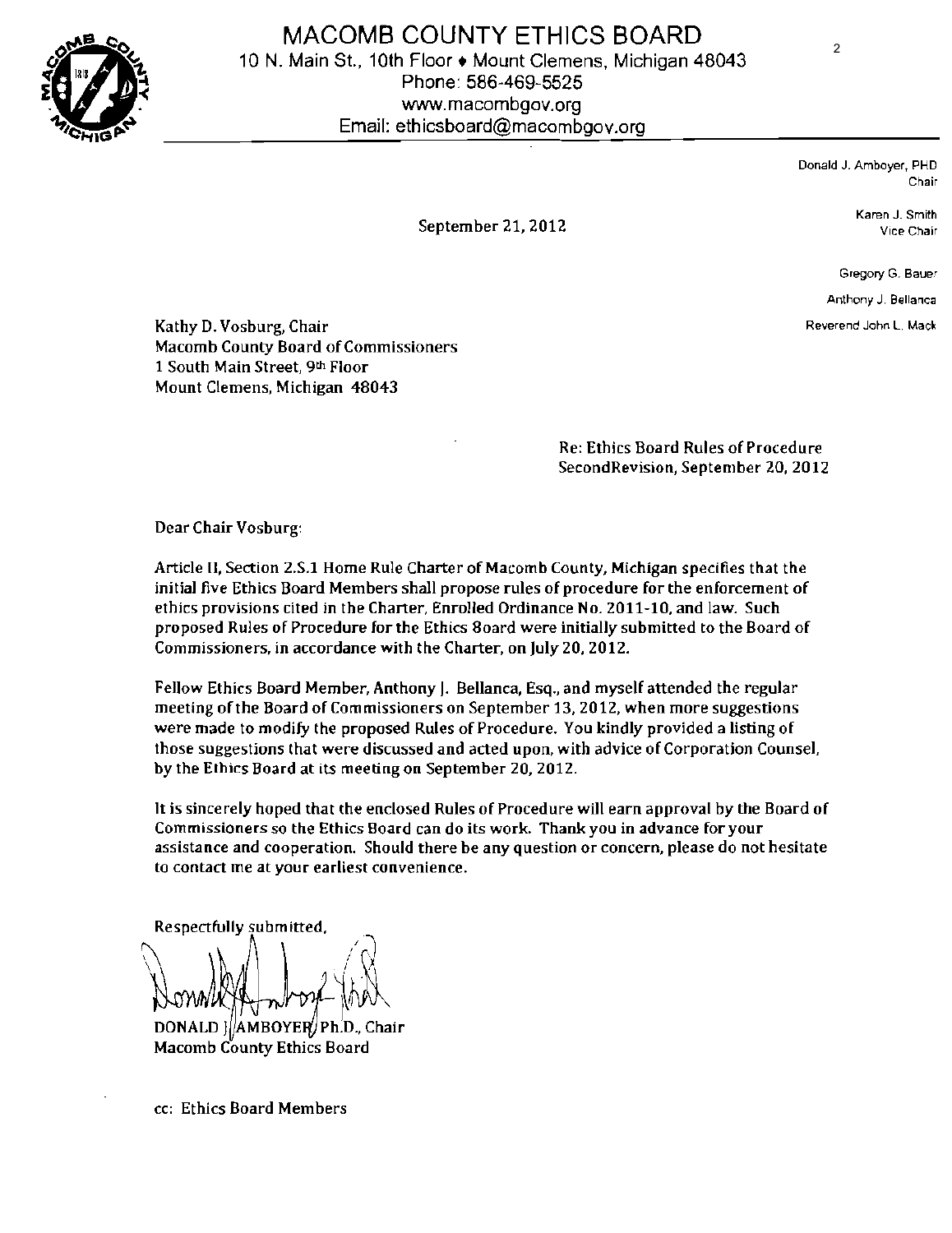# **MACOMB COUNTY ETHICS BOARD RULES OF PROCEDURE**

#### **SECTION 1. AUTHORITY, PURPOSE, AND DEFINITIONS**

Sec. 1.1 Authority. These Rules of Procedure are prepared by the authority conferred on the Ethics Board by Section 2.5.1 of the Home Rule Charter of Macomb County, Michigan.

Sec. 1.2. Purpose. The purpose of these Rules is to provide a due process procedure for the Ethics Board to facilitate complaints alleging violations of applicable ethics provisions cited in the Macomb County Ethics Ordinance with accompanying sanctions.

Sec. 1.3. Definitions. The definitions contained in Section 1.3 of the Ordinance are incorporated by reference. As used in these Rules:

- A. Advisory Opinion means a written opinion of the **B**oard concerning the possible unethical conduct of the person requesting the opinion or the possible unethical conduct of a public servant working under the jurisdiction or supervision of the person requesting the opinion.
- B. Board means the Ethics Board of Macomb County.
- C. Confidentiality means the Board shall use **its** discretion in keeping information **from the public record** in accordance with law.
- D. Charter means the Home Rule Charter of Macomb County, Michigan.
- E. Complainant means the person filing a complaint with the Board.
- F. Interested person means the complainant, respondent or witness.
- G. Ordinance means the Macomb County Ethics Ordinance No. 2011‐10.
- H. Public Servant means county‐wide elected officials, commissioners, employees and appointees of Macomb County, Michigan.
- I. Preponderance of the evidence means the evidence greater in weight or influence.
- J. Quorum means a majority of the members then in office constitutes a quorum for the transaction of business at any meeting of the Board.
- K. Respondent means the person against whom a complaint has been filed with the Board.
- L. Subcommittee means less than a quorum of the Board.
- M. Unethical conduct means a violation of the Standards of Conduct established in the Macomb County Ethics Ordinance.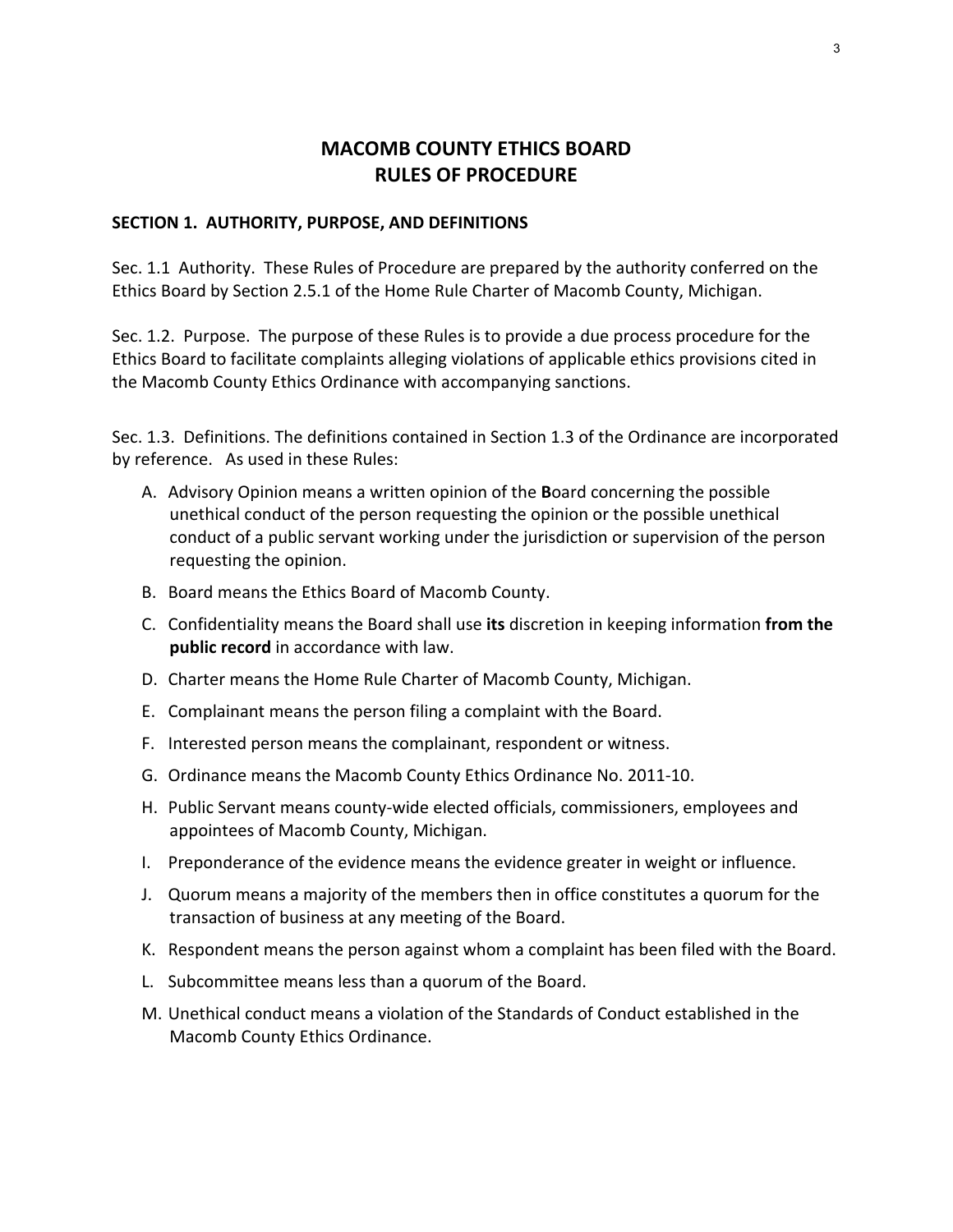Sec. 1.4. Decisions. Any determination or decision of the Board required by these Rules shall be made by a majority of the members present.

## **SECTION 2. PROCEDURE**

## **Sec. 2.1. Advisory Opinions**

- A. Any person may request an advisory opinion relating to matters affecting the ethical conduct of a public servant based upon the Standards of Conduct in the Ordinance (Section 2. and Section 3.) The request shall be in writing on an approved Board form **(Attachment A)**, but need not be notarized.
- B. Upon receiving the request for an advisory opinion, the Board may ask any person for additional information regarding the request for investigative purposes. The Board shall notify the public servant who is named in the request.
- C. At any time, the Board may issue an advisory opinion based on any of the following reasons:
	- 1. The Board lacks jurisdiction over the person subject to the advisory opinion.
	- 2. The Board lacks jurisdiction over the subject matter.
	- 3. The request is barred because of release, prior judgment, or other disposition of the claim before the complaint was filed.
	- 4. The request on its face fails to state a claim of unethical conduct.
- D. If no genuine issue as to any material fact exists, then the Board may issue an advisory opinion without a hearing.
- E. If the Board determines that the request for an advisory opinion cannot be resolved, then the Board may schedule a hearing.
- F. Copies of the Board's order shall be transmitted to the party filing the request, the public servant subject to the request, and other persons as the Board directs.

## **Sec. 2.2. Complaints and Answers**

- A. Any person may file a complaint alleging a violation of the Ordinance with the Board. The complaint shall comply with all of the following requirements:
	- 1. Be submitted electronically or by mail in writing on an approved form **(Attachment B)** provided by the Board.
	- 2. Specify one (1) or more of the standards of prohibited conduct outlined in the Ordinance that was allegedly violated.
	- 3. Include evidentiary facts supporting the allegations in the complaint.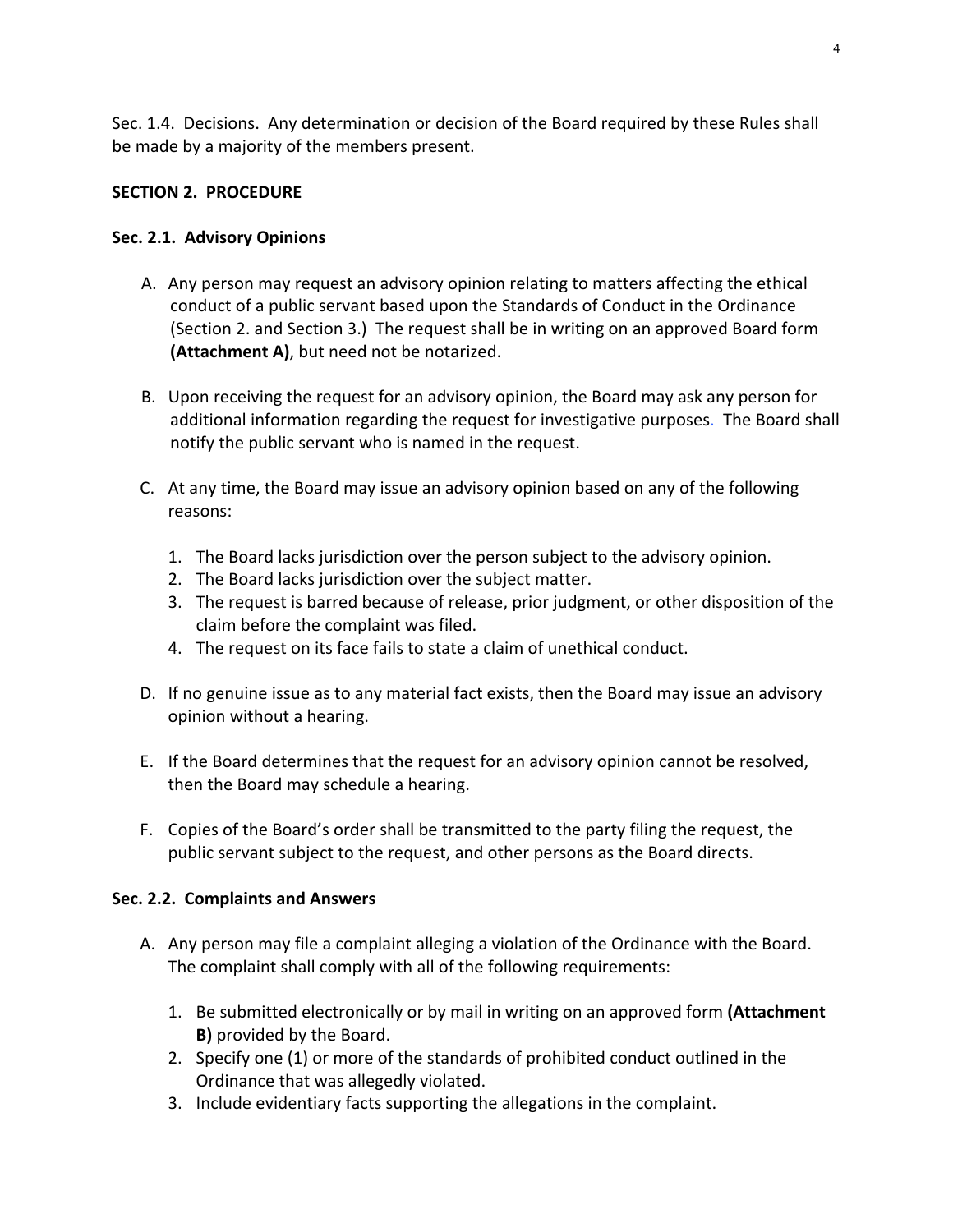- 4. Contain a statement that the complainant has read the complaint and knows its contents, and believes the alleged violations to be true.
- 5. Contain the signature of the complainant before a notary public.
- B. The identity of the complainant shall be kept confidential except as required by law or Ordinance. The complaint shall be assigned an identifying number by the Board. All references to the complaint shall be by the identifying number.
- C. A public servant will be notified forthwith of the complaint and shall not take retaliatory action of any type against the complainant or a witness, as such retaliatory action is itself a violation of the ordinance.
- D. The chairperson of the Board may administratively dismiss a complaint if (i) one or more complaints regarding the same matter are pending; or (ii) the Board previously addressed the subject matter; or (iii) the chairperson determines that the evidence given is clearly insufficient to support the complaint.
- E. If the complaint is not administratively dismissed, a copy of the complaint shall be promptly served on the respondent and the identity of the complainant shall be provided to the respondent.
- F. The respondent may file an answer within twenty‐one (21) **calendar** days after service of the complaint. The answer shall comply with all of the following:
	- 1. Be in writing.
	- 2. Include a response to each allegation raised in the complaint.
	- 3. Contain the signature of the respondent charged before a notary public.
- G. A sub‐committee of the Board shall review the complaint and answer to determine whether good cause exists to forward the submissions for consideration by the full Board.
- H. Any additional written information a complainant or respondent wants the Board to consider must be simultaneously filed with the Board and the opposing party no later than twenty‐one (21) calendar days before the date of the Board meeting scheduled to address the complaint. The opposing party must submit any written response to the Board no later than fourteen (14) calendar days before the date of the Board meeting.
- I. Upon expiration of the time provided for written submissions, the complaint, answer, and any other written submissions shall be presented to the Board for its consideration. Upon presentation of the complaint and answer, the Board may request additional information regarding the complaint. Any information acquired by the Board is confidential unless revealed by the Board.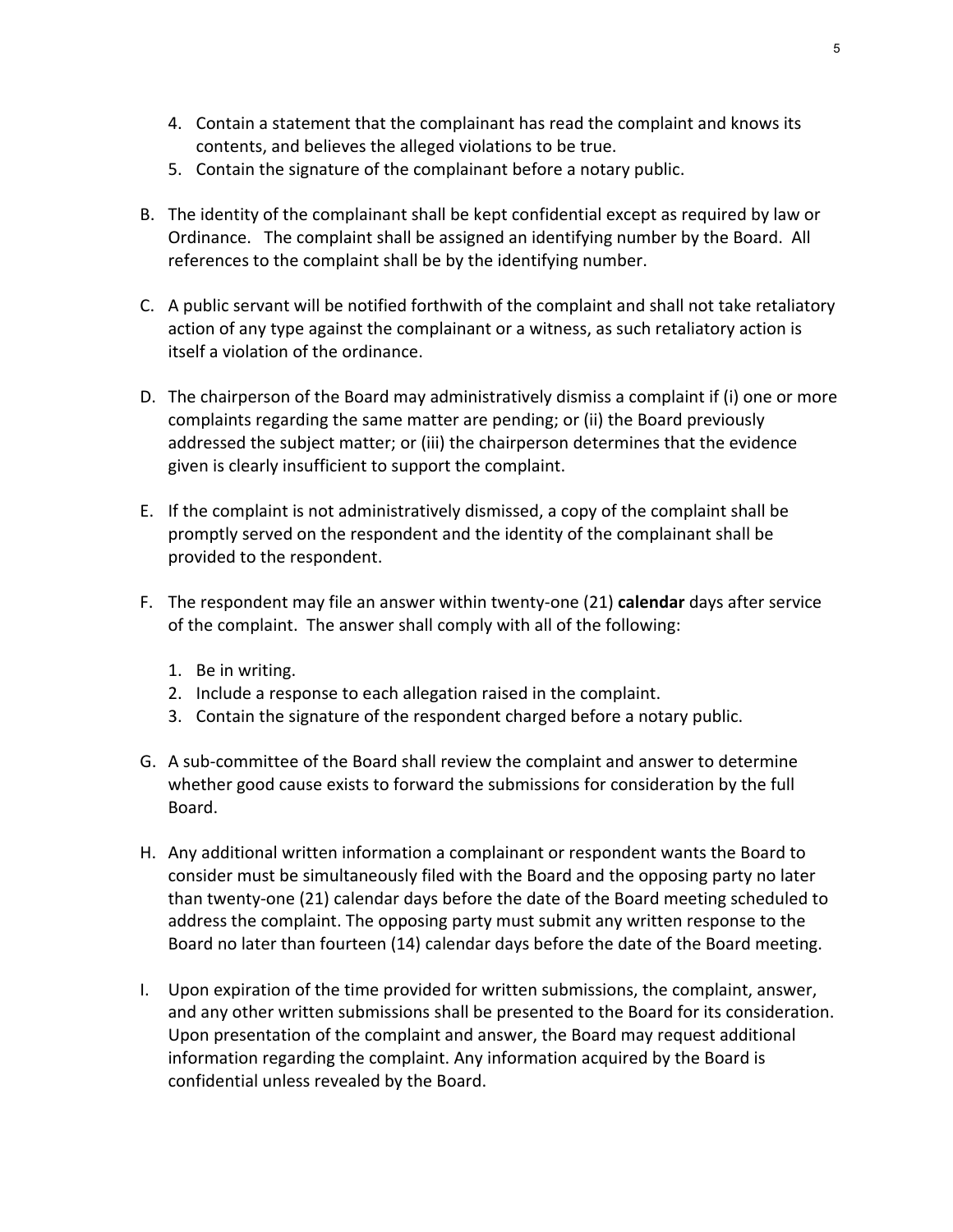- J. The complainant and the respondent shall have an opportunity to address the Board at the meeting scheduled to address the complaint. Pursuant to section 8(1) of the Open Meetings Act, the Board may meet in closed session if requested by the respondent.
- K. At any time, the Board may issue a complaint decision based on any of the following reasons:
	- 1. The Board lacks jurisdiction over the person subject to the complaint.
	- 2. The Board lacks jurisdiction over the subject matter.
	- 3. The complaint is barred because of release, prior judgment, or other disposition of the claim before the complaint was filed.
	- 4. The complaint on its face fails to state a claim of unethical conduct.
- M. If no genuine issue as to any material fact exists and the Board finds no violation, then the Board may issue a complaint decision without a hearing.
- N. If the Board determines that the complaint cannot be resolved, the Board may schedule a formal hearing.
- O. The Board shall transmit copies of the Board's decision to the complainant, the respondent, and other persons as the Board directs.

## **Sec. 2.3. Investigations Initiated by the Board of Ethics**

- A. The Board may vote to initiate an investigation upon a Board member's duly made motion. If the Board determines that there is reasonable cause to conclude that the conduct could affect the ethical behavior of a public servant and that substantial factual matters are in dispute, then the Board shall schedule a meeting on the conduct. Notices of the meeting shall be sent to parties of interest.
- B. If the Board determines that there are no reasonable grounds to conclude that the behavior could affect ethical conduct, then it shall terminate the investigation and a written notice of the termination shall be sent to all persons of whom inquiry was made within seven (7) **calendar** days. The Board may issue a report of its actions.
- C. **The Board may request Office of the Macomb County Sheriff to investigate any possible criminal act concerning the ethical conduct of a public servant. The investigation and its results shall not be disclosed except to the Board.**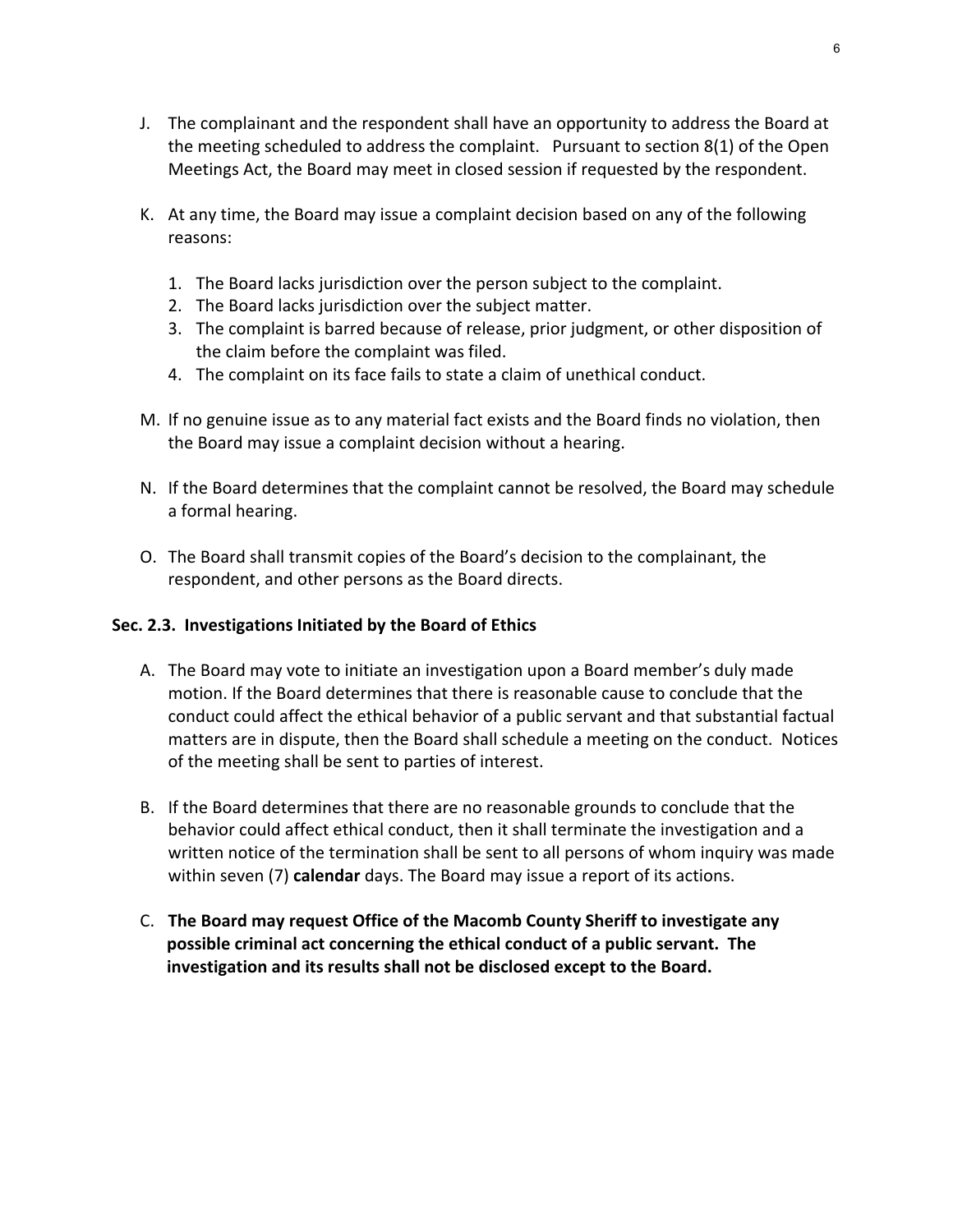## **Sec. 2.4. Representation by Legal Counsel**

A. The complainant and the respondent have the right to be represented by legal counsel, provided at his or her own expense and not that of Macomb County.

## **Sec. 2.5. Hearings**

- A. The Board may hold a hearing to review the merits of a complaint, a request for an advisory opinion, or upon conclusion of an investigation.
- B. Not fewer than twenty‐eight (28) calendar days before the date of the hearing, any interested party shall be notified. The notice shall state the time, place, date, case name, and questions to be heard at the hearing as determined by the Board.
- C. Pursuant to section 8(1) of the Open Meetings Act, the Board may meet in closed session if requested by the respondent.
- D. The Chairperson of the Board shall preside over the hearings, or in the Chairperson's absence, the Vice‐Chairperson shall preside. A member of the Board, agent or employee of the Board shall not have direct or indirect ex-parte communication with any interested person in connection with any issue involved in a scheduled hearing.
- E. The Chairperson shall do the following:
	- 1. Administer oaths as deemed appropriate by the Board.
	- 2. Pursuant to Section 2.6.2 of the Charter, subpoena or request the attendance of any witnesses whose testimony, in the judgment of the Board, will aid in the conduct of its investigations.
	- 3. Pursuant to Section 2.6.2 of the Charter, Subpoena or request the production of books, papers, and other documentary evidence to aid the Board in its investigation.
	- 4. Fix the time and form for the submission of evidence or argument.
	- 5. Adjourn a hearing for good cause to such time, date, and place as the Chairperson determines to be appropriate. The rules of evidence applicable in the courts of the State of Michigan need not be applied strictly in any hearing.
- F. The standard of review shall be the preponderance of the evidence. The complainant shall have the burden of introducing the requisite evidence to prove the alleged unethical conduct. The person requesting an advisory opinion shall have the burden of presenting facts or issues to the Board for its consideration. The respondent has all of the following rights:
	- 1. Be present.
	- 2. Be represented by counsel.
	- 3. Testify.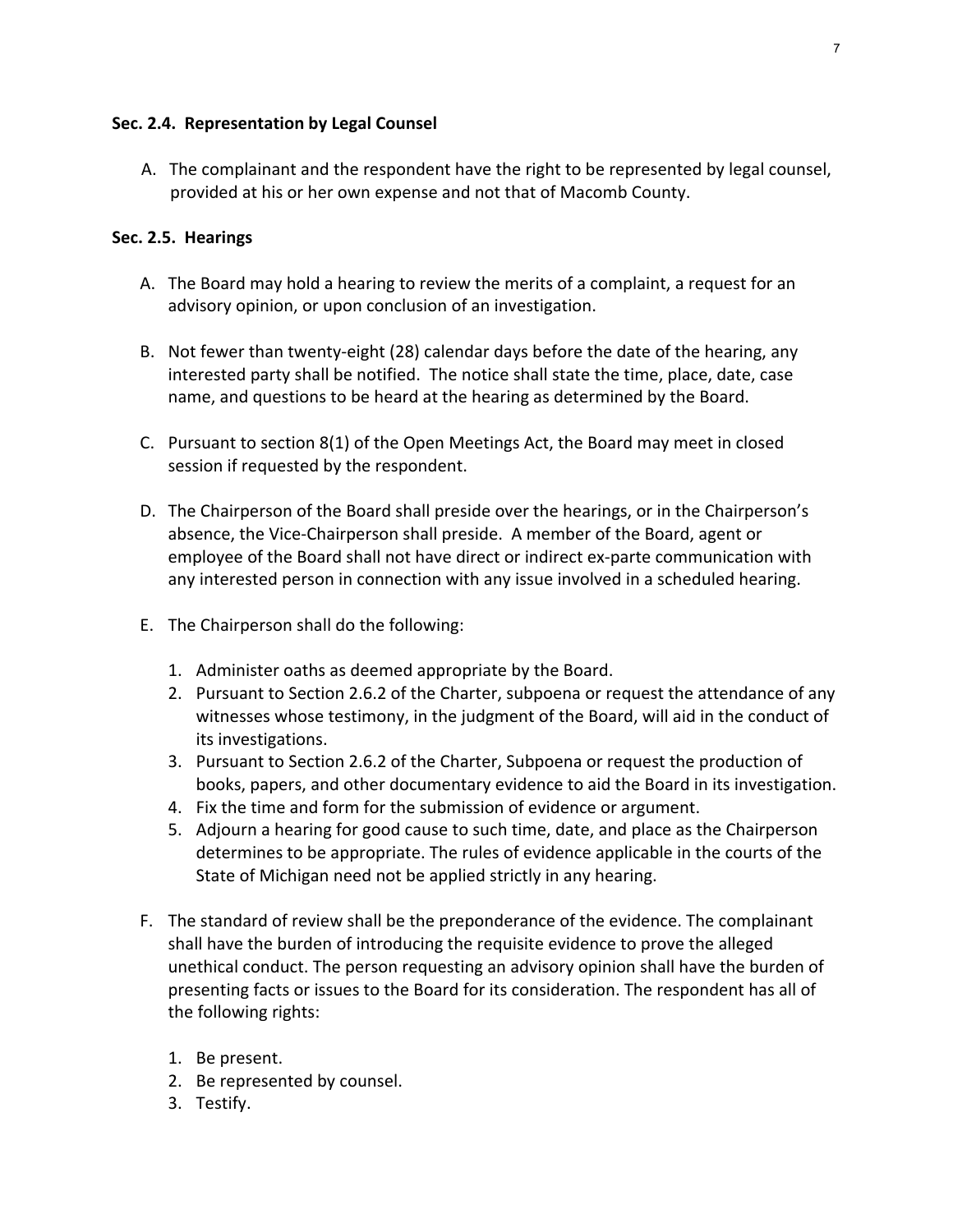- 4. Produce and examine witnesses.
- 5. Cross‐examine adverse witnesses.
- 6. Introduce other evidence as may be material and relevant to the issues.
- G. At the conclusion of the hearing, the Chairperson may request additional evidence or written argument concerning the subject matter to be submitted within such time and in the form as the chairperson directs. The additional evidence or argument shall be disclosed to the complainant and respondent.
- H. The Chairperson shall issue a proposal for decision. The Board shall act upon the proposal. The Board shall publish its decisions and opinions, including dissents, and make them available for public inspection at its office, on the county website**, and notify the affected county agency.** All proceedings shall be recorded, but need not be transcribed unless requested by the Board, the complainant or respondent. The Board shall determine the amount and source of payment for the transcript.
- I. The Board may designate the record, or portion of the record, supporting or concerning any complaint, advisory opinion or investigation as a suppressed record, where public disclosure would constitute a clearly unwarranted invasion of an individual's privacy or where disclosure is prohibited by law.
- J. **All records of the Board, except for published decisions and opinions, shall be kept at the Board Office for a period of one year.**
- K. The Board shall deny public access to the original document and any legal analysis necessary to support the decision of the Board in a case where the record has been suppressed.
- L. All decisions of the Board are final and reviewable by a court of law as provided in the Charter.

#### **Adopted by Macomb County Ethics Board on September 20 ,2012.**

**Board Chairperson Board Secretary**

**DONALD J. AMBOYER, Ph.D. ANTHONY J. BELLANCA, ESQ.**